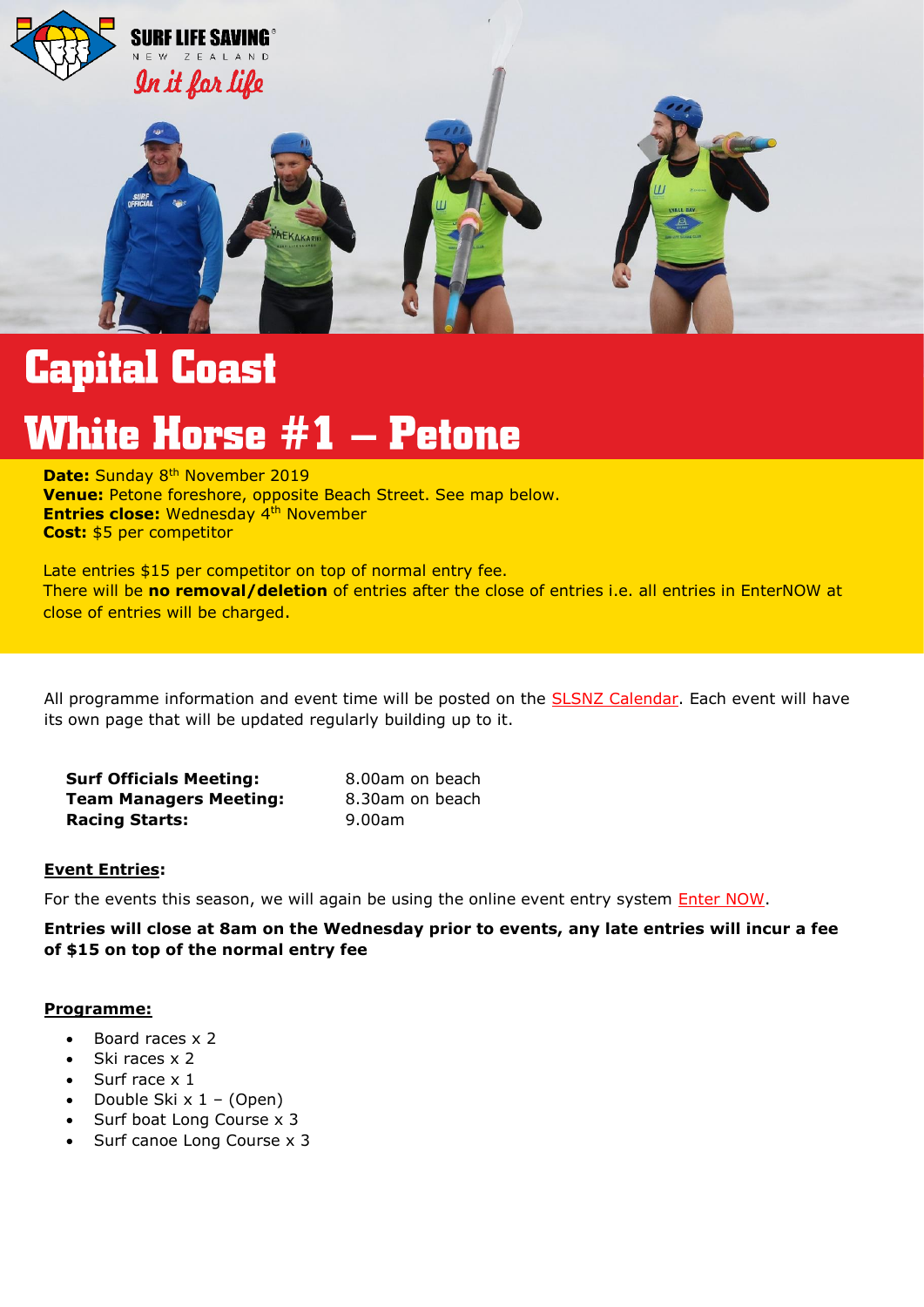Board, Ski and Swim races will be on an M shape course. The seaward turning buoys will be set at the distance as specified in the Surf Sport Competition Manual. The shore turning marker will be in shallow water and will require dismount from your board or ski.

Double Ski, Surf Boats and Canoe will race the normal course configuration.



# **Competition Divisions:**

A Competitor's division will be determined by their gender and their age on 30 September annually for the current competition season.

- Each competitor will need to be entered into the races they want to do. (i.e. Joe Blogs U15 Male board, U17 Male ski)
- A competitor can only compete in 1 age group for each discipline as well as Open. (i.e. an under 17 athlete can do either the U17 board or the U19 board but not both) Open events for the Whitehorse series are an exclusion to this rule.
- There will be no entering into races on the day.

# **Event Entry Website:**

<http://slsnz.enternow.co.nz/slsnz/> If your club doesn't currently have access to the EnterNOW system, please contact [troy.greenem@surflifesaving.org.nz](mailto:troy.greenem@surflifesaving.org.nz)

# **Officials:**

This year we will again have the **SLSNZ Surf Official Policy** in place. All clubs will need to provide one qualified surf official for every 10 athletes competing. More information can be found in policies [SPS001](https://www.surflifesaving.org.nz/media/618788/SS001-Junior-Surf-Officials-Ratio-Policy_2015.pdf) and [SPS002.](https://www.surflifesaving.org.nz/media/618791/SS002-Surf-Officials-Ratio-Policy_2015.pdf)

#### **Whitehorse Series Points:**

Points from each event will count towards the Whitehorse Trophy for top Senior Competition Club (including all individual and team events). Points for individual and team events are:

> $1st = 3$  Points  $2nd = 2$  Points  $3rd = 1$  Point